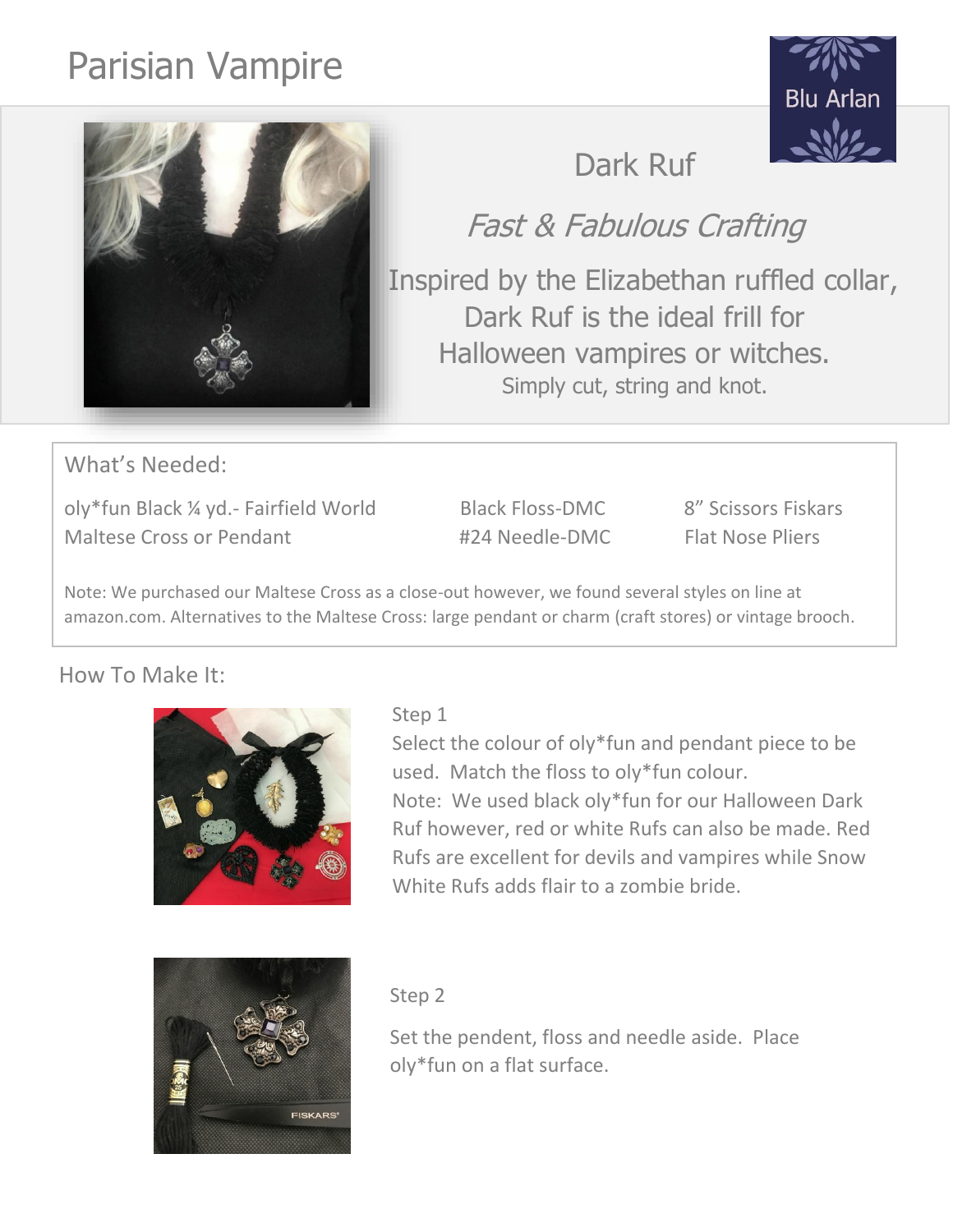

Step 3 Keep oly\*fun folded in half. Cut strips the length of the oly\*fun piece being used, width  $1''$  to  $1\frac{1}{2}''$ . Begin by cutting 10 strips. Set two strips aside to be used for the ties.

*Note: Strips do not need to be cut evenly.* 

#### Step 4

Cut strips into  $1''$  to  $1\frac{1}{2}''$  square pieces. Again, squares can be irregular in shape.

*Note: This project is great for using scrap pieces of oly\*fun.* 

#### Step 5

Determine how long your Ruf should be.

- Our total length is 38"
- $\bullet$  Ruf 14"
- Ties  $12'' \times 2$

Cut a piece of floss 4" longer than final desired length of Ruff. Thread the needle with the floss. Tie a knot in the other end. Do not separate floss.



#### Step 6

Thread the cut oly\*fun square onto the floss. Push squares down the floss to the knot. Continue cutting strips into squares and threading them onto the floss until desired Ruf length is achieved. Squares should fit tightly together.



#### Step 7

Using the tie strips, knot one strip to the needle end of the floss. Knot the strip to the floss then knot the floss around the strip knot.